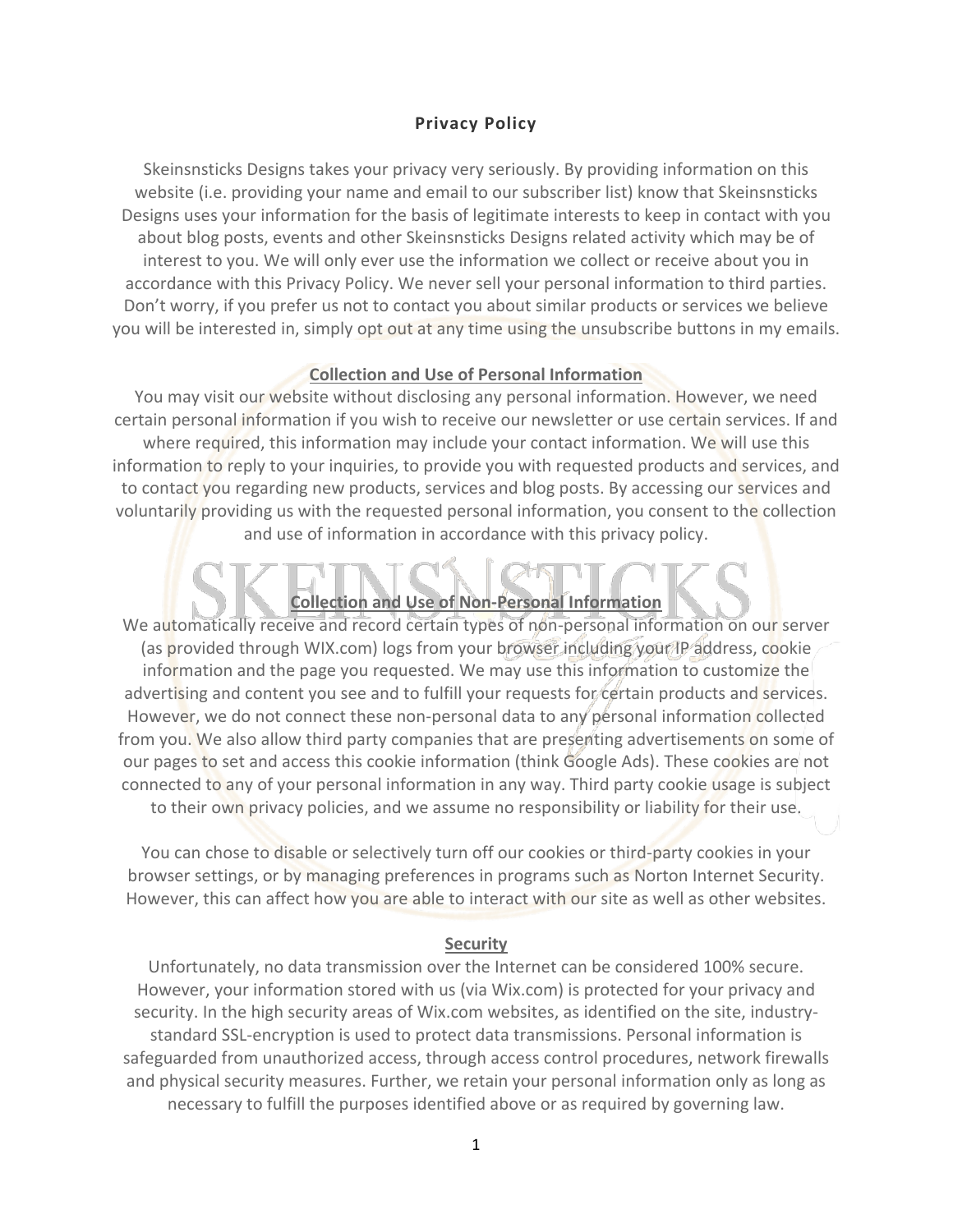# **For European Economic Area Residents**

Skeinsnsticks Designs is hosted by Wix.com as such, their policy is relevant and provided here:

# **General Data Protection Regulation (GDPR)**

Wix.com is 100% committed to data protection. That's why we welcome the General Data Protection Regulation (also known as the GDPR), which was recently approved and adopted by the European Union (EU).

What is the GDPR?

The GDPR is a regulation intended to strengthen and unify data protection for all individuals within the EU. It aims to protect the fundamental right to privacy and the protection of personal data.

# Wix and the GDPR

Customer trust is our absolute top priority. We know that our 120 million users worldwide care deeply about their privacy and data security.

We have worked with a team of experts and have implemented the required adjustments to our products, services, and documentation, to ensure compliance with the GDPR. This empowers Wix customers to get more control over their personal data and gain the tools necessary to protect the information of visitors to Wix sites.

We are dedicated to data protection and have effectively reinforced this over the past 10 years.

What are we doing to ensure data protection for all our customers?

- We employ full-time security consultants, dedicated to the security of our customer information. Click [here](https://support.wix.com/en/article/third-party-security-and-vulnerability-scanning-tools) to learn more.
- Wix is Payment Card Industry Data Security Standards (PCI DSS) compliant and is accredited as a level 1 service provider and merchant. This standard helps create a secure environment by increasing cardholder data, thus reducing credit card fraud. We regularly perform internal security audits to maintain our ISO/PCI security certifications. Click [here](https://support.wix.com/en/article/security-of-wixs-billing-services-and-pci-compliance) to learn more.
- Wix's signup and login services are completed through a secure server (HTTPS/SSL). Click [here](https://support.wix.com/en/article/security-of-wixs-sign-up-services-and-user-information) to learn more.
- Wix uses cryptography hash functions to protect your information. Your password is stored as a hash digest and, in the event of a security breach, your original password cannot be recovered from our servers.
- Wix.com is certified under the EU-US Privacy Shield Framework and the Swiss-US privacy Shield Framework as set forth by the U.S. Department of Commerce, regarding the collection, use, and retention of personal information transferred from the European Union and Switzerland to the United States, and therefore adheres to the Privacy Shield Principles.